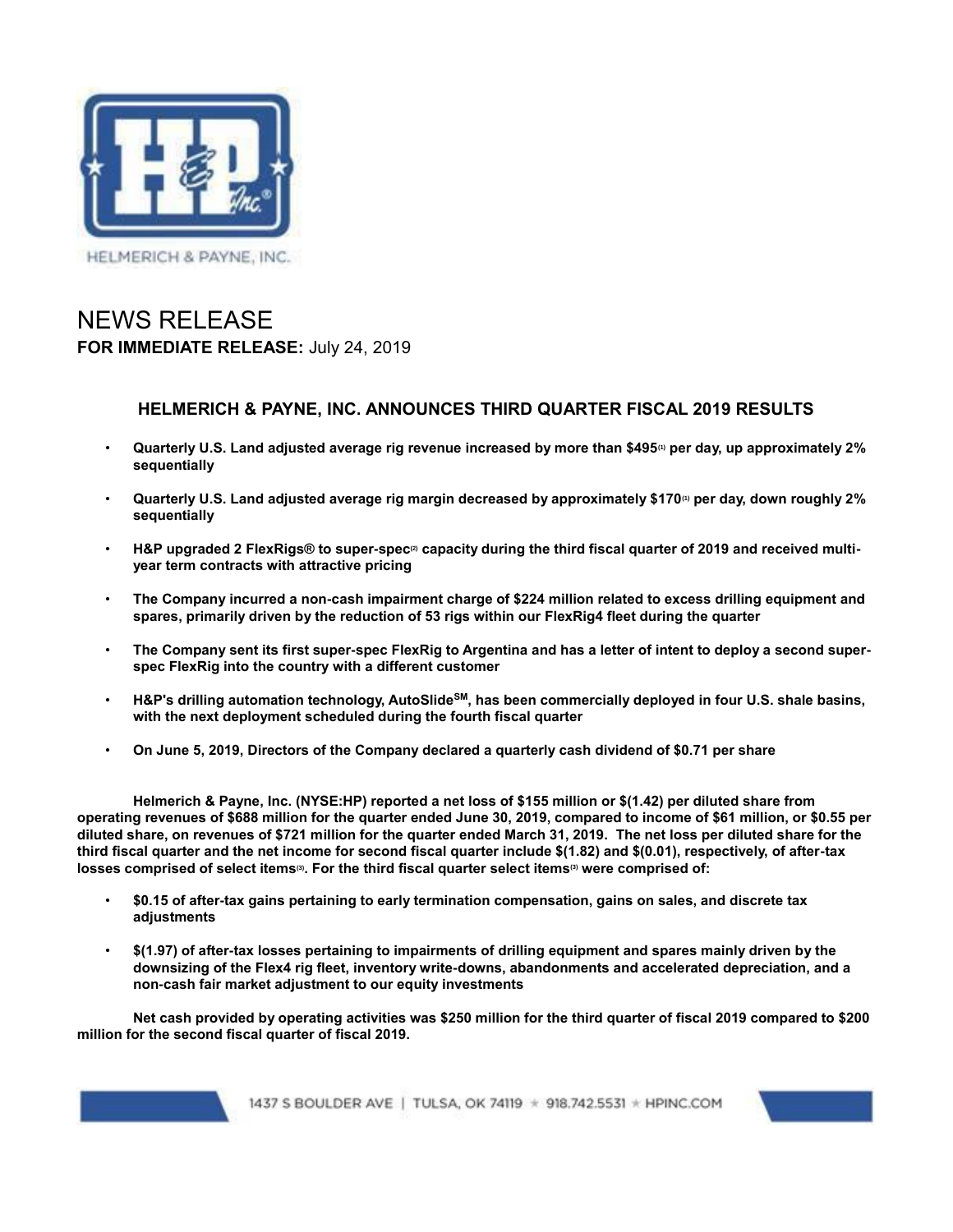Page 2 News Release July 24, 2019

**President and CEO John Lindsay commented, "The industry saw further softening in U.S. drilling activity resulting from a combination of crude oil price volatility and budget discipline by our customers. Against this backdrop, H&P produced solid quarterly operating results and maintained FlexRig super-spec utilization close to 90% during the quarter.**

**"Our expectation of seeing the bottom of the Company's rig count during the quarter turned out to be premature as the full effect of the industry's emphasis on disciplined capital spending continues to reverberate through the oil field services sector. As such, H&P exited the quarter in the U.S. with 214 active rigs, which was slightly below the low end of our guidance range. We are reluctant to predict another bottom and see further softening during our fourth fiscal quarter as our guidance would indicate. That said, the U.S. land industry super-spec utilization is close to 90%, and pricing remains firm for the best-in-class fleet.**

**"We believe this market environment, with its renewed emphasis on spending discipline and returns, is ideal for demonstrating the benefits of H&P's software solutions and the meaningful impact these technologies have on well economics through enhanced wellbore quality and placement. AutoSlide, H&P's drilling automation technology, has been deployed commercially in four U.S. shale basins; the Midland, the Eagle Ford, the Scoop/Stack and the Bakken. The Company anticipates introducing this technology to the Delaware Basin later this fiscal year. Additionally, the adoption of our FlexApps continues as customers see the value of these technologies as demonstrated by their requests to use them on non-H&P rigs. Our preparation to respond to this type of demand includes migrating our FlexApp offerings into our H&P Technologies (HPT) business segment and developing rig-neutral solutions to operate the software on non-H&P rigs.**

**"Our leadership position in the U.S. unconventional basins with FlexRigs and software solutions is allowing us to gain more traction in international markets. The Company saw a pick-up in activity in Bahrain and now has two active rigs. Last quarter we announced a contract to deliver our first super-spec rig into Argentina, and we expect it to commence operations in the fourth fiscal quarter. An additional letter of intent was signed to send a second superspec FlexRig from the U.S. to Argentina to drill in the Vaca Muerta basin."**

**Vice President and CFO Mark Smith also commented, "Despite the lower than expected activity in the U.S. during the quarter, H&P still performed well, generating \$250 million in cash flow from operations. During the quarter, we also concluded an extensive evaluation of our Flex4 rig fleet and the expected future utilization of the related drilling equipment and spares on hand. This assessment resulted in downsizing the FlexRig4 fleet and non-cash impairment charges of approximately \$225 million.**

**"It is important to point out three considerations regarding our Flex4 fleet. First, the Flex4 designed rigs are not currently economical candidates for upgrades or conversions to super-spec. Second, H&P started building these rigs in 2005 and has already received its full investment payback as well as generated excess returns over our internal hurdle rate on the Flex4 fleet. Third, over the next few quarters we anticipate realizing over \$1.5 million or roughly \$25- 50 per revenue day in permanent cash cost savings resulting from the reduced costs associated with the decommissioned FlexRig4s as they are removed from the H&P fleet.**

**"We are pleased with H&P's cash flow generation this quarter driven by healthy pricing levels and contractual terms as well as improvements in working capital management. Looking forward, our strong financial position and operating cash flow generation combined with our capex discipline, sets the Company up to deliver high levels of free cash flows."**

**John Lindsay concluded, "H&P remains well positioned with the largest fleet of super-spec rigs and software solutions that provide improved wellbore quality and placement to deliver economic value. We believe we have the people, the rig fleet and the technology solutions to provide superior value for our customers and to achieve mutual, long-term success in this changing industry climate."**

#### **Operating Segment Results for the Third Quarter of Fiscal 2019**

#### **U.S. Land Operations:**

**Segment operating income decreased by \$244.3 million to a loss of \$138.2 million sequentially. The decrease in operating results was primarily attributable to the impairment of drilling equipment and spares mainly driven by the downsizing of the Flex4 rig fleet, sequential decreases in revenue days and the adjusted average rig margin per day. The number of quarterly revenue days decreased sequentially by approximately 7%.**

**Adjusted average rig revenue per day improved by \$498 to \$26,122**(1) **largely due to increased contributions from FlexApps and a slight increase in the average dayrate during the quarter.**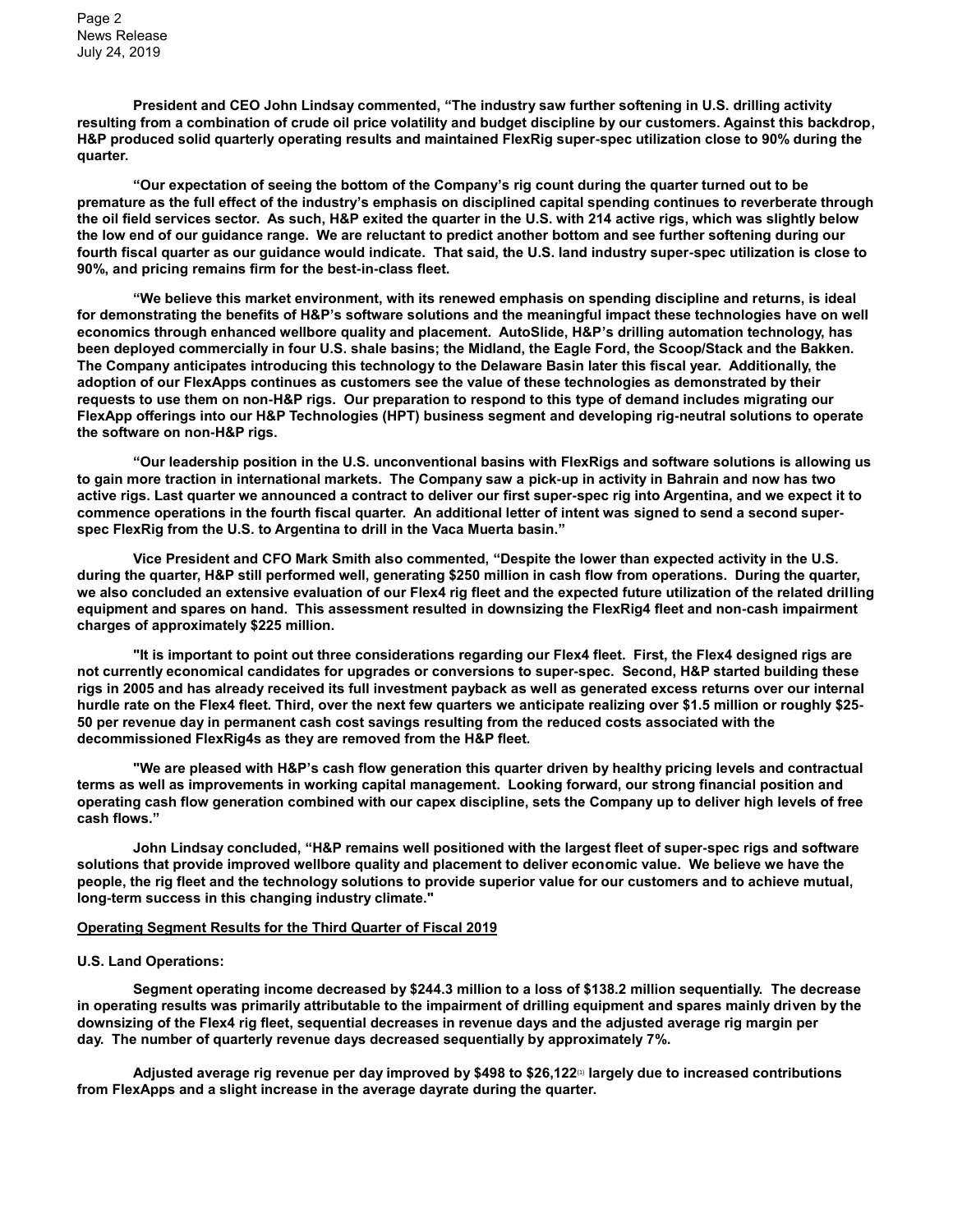Page 3 News Release July 24, 2019

**The adjusted average rig expense per day increased sequentially by \$667 to \$14,862(1) as the quarter was impacted by unfavorable adjustments to self-insurance expenses compared to the prior quarter that benefited from favorable adjustments to self-insurance expenses. Corresponding adjusted average rig margin per day decreased \$169 to \$11,260(1) .**

**The segment's depreciation expense for the quarter includes non-cash charges of \$2.1 million for abandonments and accelerated depreciation of used drilling rig components related to rig upgrades, compared to similar non-cash charges of \$5.3 million during the second fiscal quarter of 2019.**

#### **International Land Operations:**

**Segment operating income decreased by \$13.0 million to a loss of \$5.0 million sequentially. The decrease in operating income was primarily attributable to an impairment of drilling equipment and spares driven by the downsizing of the Flex4 rig fleet, sequential decreases in revenue days, and start-up costs for rigs in Argentina and Bahrain. Revenue days decreased during the quarter by 3% to 1,510 while the adjusted average rig margin per day decreased by \$3,957 to \$7,904(1) .**

#### **Offshore Operations:**

**Segment operating income increased by \$0.5 million to \$5.1 million sequentially. The number of quarterly revenue days on H&P-owned platform rigs increased sequentially by approximately 1%, while the average rig margin per day increased sequentially by \$7,001 to \$12,421 primarily due to higher margin work during the quarter. Segment operating income from management contracts on customer-owned platform rigs contributed approximately \$2.0 million, compared to approximately \$4.7 million during the prior quarter.**

#### **H&P Technologies:**

**The segment had an operating loss of \$8.8 million this quarter as compared to an operating loss of \$7.9 million during the previous quarter. The \$0.9 million sequential increase in the operating loss was due primarily to lower revenues associated with the lower industry rig count.**

#### **Operational Outlook for the Fourth Quarter of Fiscal 2019**

**U.S. Land Operations:**

- **Quarterly revenue days expected to decrease by approximately 5%-6% sequentially representing a roughly 6%-7% decrease in the average number of active rigs; we expect to exit the quarter at between 193-203 active rigs**
- **Average rig revenue per day expected to be down slightly to between \$25,250-\$25,750 (excluding any impact from early termination revenue) with the primary cause of the decline relating to FlexApps now being included in HPT revenues in the fourth fiscal quarter**
- **Average rig expense per day expected to be between \$14,350-\$14,850**
- **We expect to upgrade 1-2 FlexRigs to walking super-spec capabilities during the quarter**

#### **International Land Operations:**

- **Quarterly revenue days expected to increase slightly, representing an average rig count of 17-18 rigs for the quarter**
- **Average rig margin per day expected to be flat at \$7,500-\$8,500 due to rig start-up and mobilization costs**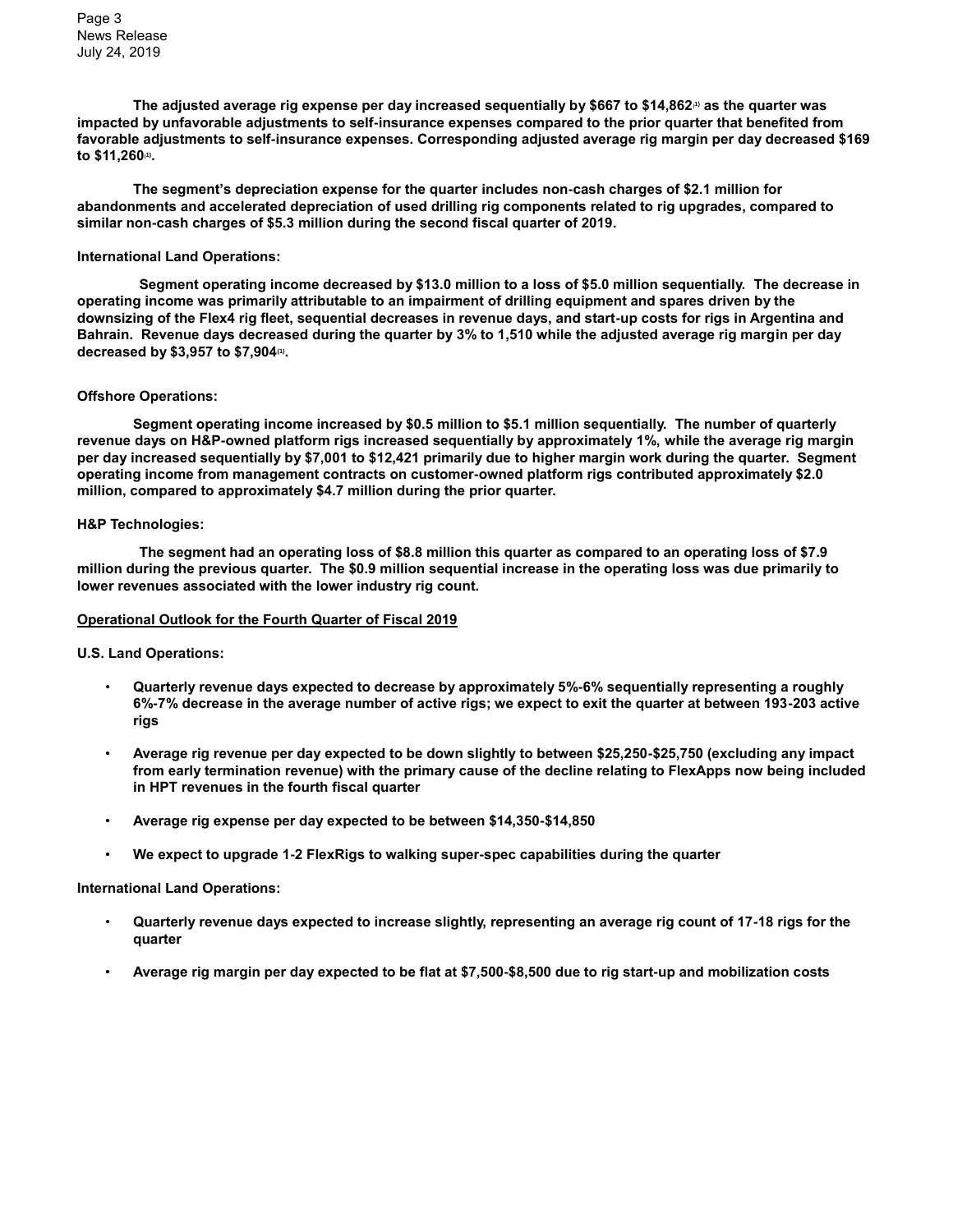Page 4 News Release July 24, 2019

## **Offshore Operations:**

- **Quarterly revenue days expected to increase by approximately 1% sequentially, representing an average rig count of 6 rigs for the quarter**
- **Average rig margin per day expected to be flat at \$12,000-\$13,000**
- **Management contracts expected to generate approximately \$2 million in operating income**

## **HP Technologies:**

• **Fiscal fourth quarter revenue, inclusive of FlexApps, is expected to be between \$17-\$19 million**

## **Other Estimates for Fiscal 2019**

- **Capital expenditures are now expected to be at the lower end of our previous range of approximately \$500 to \$530 million with roughly 35% expected for super-spec upgrades, 33-38% expected for maintenance and 27- 32% expected for continued reactivations and other bulk purchases.**
- **Depreciation is now expected to be approximately \$565 million, inclusive of abandonment and accelerated depreciation charges estimated at approximately \$15 million.**

#### **Select Items Included in Net Income per Diluted Share**

**Third Quarter of Fiscal 2019 net loss of \$(1.42) per diluted share included \$(1.82) in after-tax losses comprised of the following:**

- **\$0.01 of after-tax income from long-term contract early termination compensation from customers**
- **\$0.06 of income tax adjustments related to certain discrete tax items**
- **\$0.08 of after-tax gains related to the sale of used drilling equipment**
- **\$(0.02) of non-cash after-tax losses from abandonment charges and accelerated depreciation related to the decommissioning of used drilling equipment**
- **\$(0.06) of non-cash after-tax losses from inventory write-downs, some of which result from the downsizing of the Flex4 rig fleet**
- **\$(0.11) of non-cash after-tax losses related to the fair market adjustment of equity investments**
- **\$(1.78) of non-cash after-tax losses from impairments of drilling equipment and spares driven by the downsizing of the Flex4 rig fleet**

**Second Quarter of Fiscal 2019 net income of \$0.55 per diluted share included \$(0.01) in after-tax losses comprised of the following:**

- **\$0.01 of after-tax income from long-term contract early termination compensation from customers**
- **\$0.04 of non-cash after-tax gains related to the fair market adjustment of equity investments**
- **\$0.08 of after-tax gains related to the sale of used drilling equipment**
- **\$(0.04) of non-cash after-tax losses from abandonment charges and accelerated depreciation related to the decommissioning of used drilling equipment**
- **\$(0.10) of non-cash after-tax losses from discontinued operations related to adjustments resulting from currency fluctuations**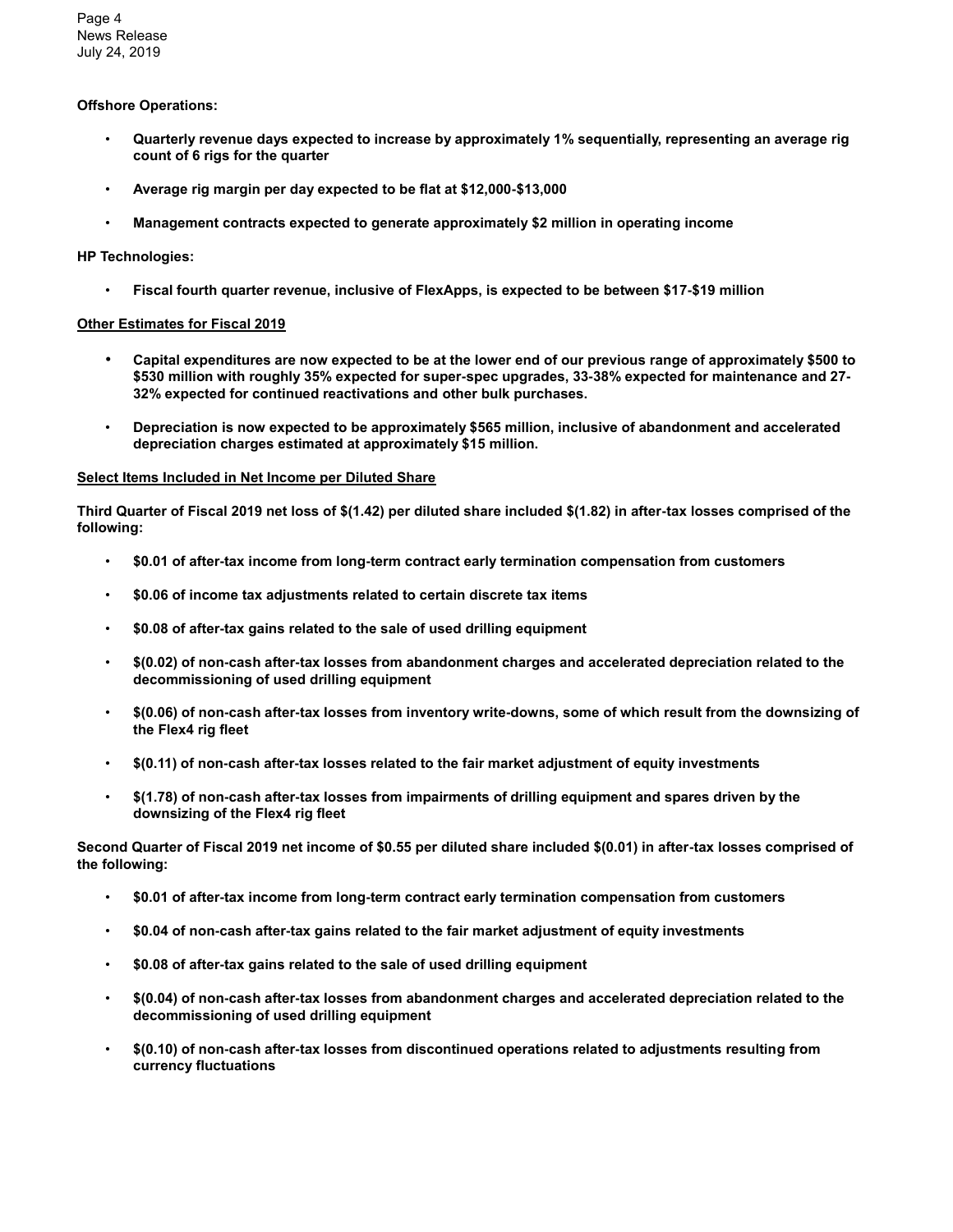#### **Conference Call**

**A conference call will be held on Thursday, July 25, 2019 at 11:00 a.m. (EDT) with John Lindsay, President and CEO, Mark Smith, Vice President and CFO, and Dave Wilson, Director of Investor Relations to discuss the Company's fiscal third quarter 2019 results. Dial-in information for the conference call is (866) 342-8591 for domestic callers or (203) 518-9713 for international callers. The call access code is 'Helmerich'. You may also listen to the conference call that will be broadcast live over the Internet by logging on to the Company's website at http://www.hpinc.com and accessing the corresponding link through the Investor Relations section by clicking on "INVESTORS" and then clicking on "Event Calendar" to find the event and the link to the webcast.**

#### **About Helmerich & Payne, Inc.**

**Founded in 1920, Helmerich & Payne, Inc. (H&P) (NYSE: HP) is committed to delivering industry leading levels of drilling productivity and reliability. H&P operates with the highest level of integrity, safety and innovation to deliver superior results for its customers and returns for shareholders. Through its subsidiaries, the Company designs, fabricates and operates high-performance drilling rigs in conventional and unconventional plays around the world. H&P also develops and implements advanced automation, directional drilling and survey management technologies. H&P's fleet includes 299 land rigs in the U.S., 31 international land rigs and eight offshore platform rigs. For more information, see H&P online at [www.hpinc.com.](http://)**

#### **Forward-Looking Statements**

**This release includes "forward-looking statements" within the meaning of the Securities Act of 1933 and the Securities Exchange Act of 1934, and such statements are based on current expectations and assumptions that are subject to risks and uncertainties. All statements other than statements of historical facts included in this release, including, without limitation, statements regarding the registrant's future financial position, operations outlook, business strategy, budgets, projected costs and plans and objectives of management for future operations, are forward-looking statements. For information regarding risks and uncertainties associated with the Company's business, please refer to the "Risk Factors" and "Management's Discussion and Analysis of Financial Condition and Results of Operations" sections of the Company's SEC filings, including but not limited to its annual report on Form 10**-**K and quarterly reports on Form 10**-**Q. As a result of these factors, Helmerich & Payne, Inc.'s actual results may differ materially from those indicated or implied by such forward-looking statements. We undertake no duty to update or revise our forward-looking statements based on changes in internal estimates, expectations or otherwise, except as required by law.**

**Note Regarding Trademarks. Helmerich & Payne, Inc. owns or has rights to the use of trademarks, service marks and trade names that it uses in conjunction with the operation of its business. Some of the trademarks that appear in this release or otherwise used by H&P include FlexRig, FlexApp and AutoSlide, which may be registered or trademarked in the U.S. and other jurisdictions.**

**(1) See the Selected Statistical & Operational Highlights table(s) for details on the revenues or charges excluded on a per revenue day basis. The inclusion or exclusion of these amounts results in adjusted revenue, expense, and/or margin per day figures, which are all non-GAAP measures.**

**(2) The term "super-spec" herein refers to rigs with the following specifications: AC drive, 1,500 hp drawworks, 750,000 lbs. hookload rating, 7,500 psi mud circulating system and multiple-well pad capability.**

**(3) See the corresponding section of this release for details regarding the select items.**

**Contact: Dave Wilson, Director of Investor Relations investor.relations@hpinc.com (918) 588**-**5190**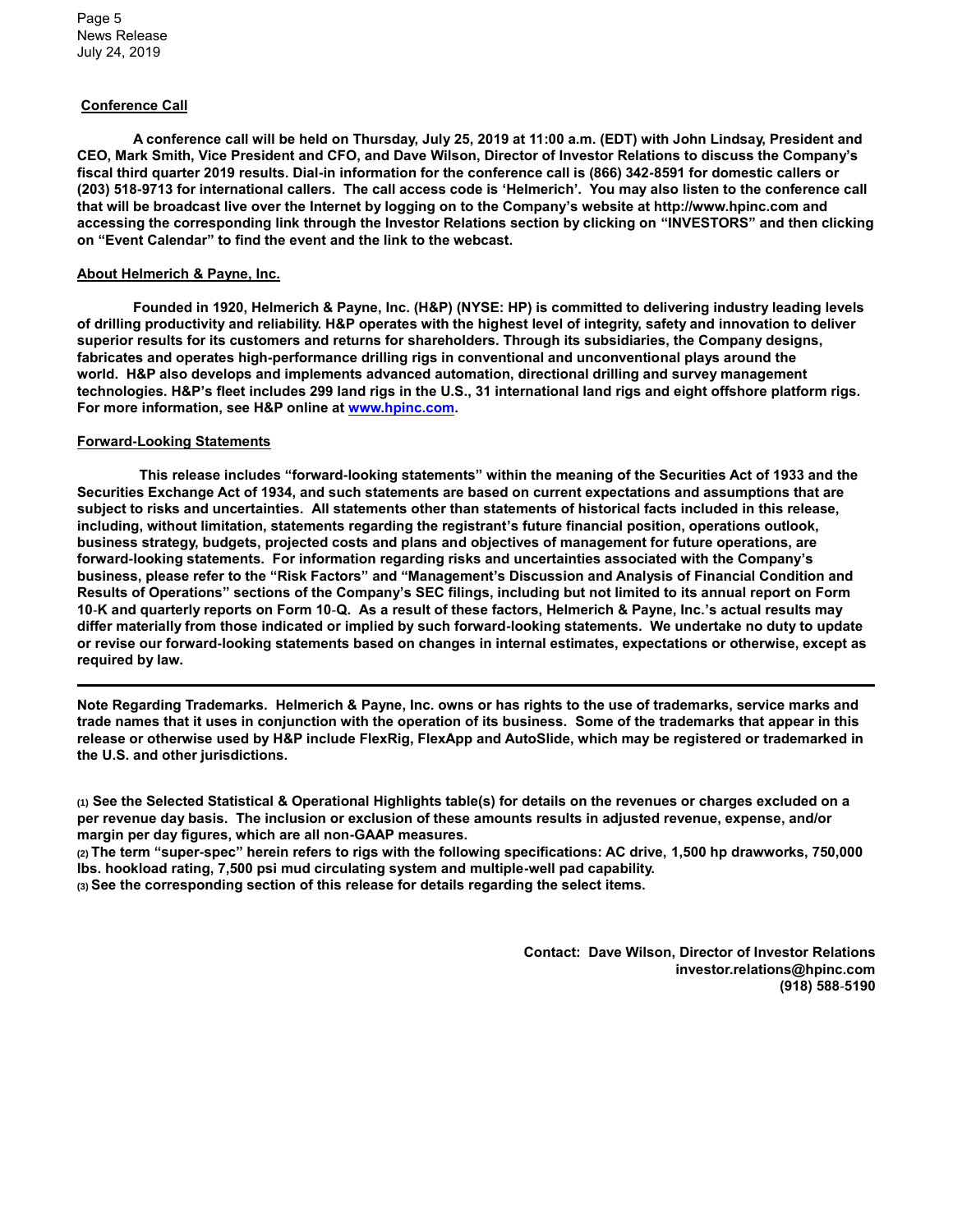### **HELMERICH & PAYNE, INC. (Unaudited) (in thousands, except per share data)**

|                                                                                  | <b>Three Months Ended</b>    |     |                 |    |              |                 | <b>Nine Months Ended</b> |     |             |  |  |
|----------------------------------------------------------------------------------|------------------------------|-----|-----------------|----|--------------|-----------------|--------------------------|-----|-------------|--|--|
|                                                                                  | <b>June 30,</b><br>March 31, |     | <b>June 30,</b> |    |              | <b>June 30,</b> |                          |     |             |  |  |
|                                                                                  | 2019                         |     | 2019            |    | 2018         |                 | 2019                     |     | 2018        |  |  |
| <b>CONSOLIDATED STATEMENTS OF OPERATIONS</b>                                     |                              |     |                 |    | As adjusted  |                 |                          |     | As adjusted |  |  |
| <b>Operating revenues</b>                                                        |                              |     |                 |    |              |                 |                          |     |             |  |  |
| Contract drilling                                                                | \$<br>684,788                | -\$ | 717,653 \$      |    | 637,548 \$   |                 | 2,139,798 \$             |     | 1,763,939   |  |  |
| Other                                                                            | 3,186                        |     | 3,215           |    | 11,324       |                 | 9,642                    |     | 26,504      |  |  |
|                                                                                  | 687,974                      |     | 720,868         |    | 648,872      |                 | 2,149,440                |     | 1,790,443   |  |  |
| Operating costs and expenses                                                     |                              |     |                 |    |              |                 |                          |     |             |  |  |
| Contract drilling operating expenses, excluding<br>depreciation and amortization | 443,114                      |     | 441,719         |    | 443,087      |                 | 1,372,426                |     | 1,199,422   |  |  |
| Operating expenses applicable to other revenues                                  | 1,414                        |     | 1,620           |    | 1,424        |                 | 4,308                    |     | 3,728       |  |  |
| Depreciation and amortization                                                    | 143,297                      |     | 143,161         |    | 144,579      |                 | 427,917                  |     | 433,521     |  |  |
| Asset impairment charge                                                          | 224,327                      |     |                 |    |              |                 | 224,327                  |     |             |  |  |
| Research and development                                                         | 7,066                        |     | 7,262           |    | 5,479        |                 | 21,347                   |     | 13,149      |  |  |
| Selling, general and administrative                                              | 46,590                       |     | 43,506          |    | 52,310       |                 | 144,604                  |     | 147,005     |  |  |
| Gain on sale of assets                                                           | (9,960)                      |     | (11, 546)       |    | (4, 313)     |                 | (27,050)                 |     | (15, 133)   |  |  |
|                                                                                  | 855,848                      |     | 625,722         |    | 642,566      |                 | 2,167,879                |     | 1,781,692   |  |  |
| Operating income (loss) from continuing operations                               | (167, 874)                   |     | 95,146          |    | 6,306        |                 | (18, 439)                |     | 8,751       |  |  |
| Other income (expense)                                                           |                              |     |                 |    |              |                 |                          |     |             |  |  |
| Interest and dividend income                                                     | 2,349                        |     | 2,061           |    | 2,109        |                 | 6,861                    |     | 5,680       |  |  |
| Interest expense                                                                 | (6, 257)                     |     | (6, 167)        |    | (5,993)      |                 | (17, 145)                |     | (17, 794)   |  |  |
| Gain (loss) on investment securities                                             | (13, 271)                    |     | 5,878           |    |              |                 | (50, 228)                |     |             |  |  |
| Other                                                                            | (1,599)                      |     | 17              |    | (61)         |                 | (1,051)                  |     | 170         |  |  |
|                                                                                  | (18, 778)                    |     | 1,789           |    | (3,945)      |                 | (61, 563)                |     | (11, 944)   |  |  |
| Income (loss) from continuing operations before income<br>taxes                  | (186, 652)                   |     | 96,935          |    | 2,361        |                 | (80,002)                 |     | (3, 193)    |  |  |
| Income tax provision (benefit)                                                   | (32,031)                     |     | 25,078          |    | 10,535       |                 | (5,602)                  |     | (494, 028)  |  |  |
| Income (loss) from continuing operations                                         | (154, 621)                   |     | 71,857          |    | (8, 174)     |                 | (74, 400)                |     | 490,835     |  |  |
| Income from discontinued operations before income<br>taxes                       | 7,244                        |     | 2,889           |    | 8,383        |                 | 22,798                   |     | 9,127       |  |  |
| Income tax provision                                                             | 7,306                        |     | 13,855          |    | 8,217        |                 | 23,231                   |     | 19,743      |  |  |
| Income (loss) from discontinued operations                                       | (62)                         |     | (10, 966)       |    | 166          |                 | (433)                    |     | (10, 616)   |  |  |
| Net income (loss)                                                                | \$<br>$(154, 683)$ \$        |     | 60,891 \$       |    | $(8,008)$ \$ |                 | $(74, 833)$ \$           |     | 480,219     |  |  |
| Basic earnings (loss) per common share:                                          |                              |     |                 |    |              |                 |                          |     |             |  |  |
| Income (loss) from continuing operations                                         | \$<br>$(1.42)$ \$            |     | 0.65            | \$ | $(0.08)$ \$  |                 | $(0.71)$ \$              |     | 4.47        |  |  |
| Loss from discontinued operations                                                | \$                           | \$  | $(0.10)$ \$     |    |              | \$              |                          | \$  | (0.10)      |  |  |
| Net income (loss)                                                                | \$<br>$(1.42)$ \$            |     | $0.55$ \$       |    | $(0.08)$ \$  |                 | $(0.71)$ \$              |     | 4.37        |  |  |
| Diluted earnings (loss) per common share:                                        |                              |     |                 |    |              |                 |                          |     |             |  |  |
| Income (loss) from continuing operations                                         | \$<br>$(1.42)$ \$            |     | $0.65$ \$       |    | $(0.08)$ \$  |                 | $(0.71)$ \$              |     | 4.45        |  |  |
| Loss from discontinued operations                                                | \$                           | \$  | $(0.10)$ \$     |    |              | \$              |                          | -\$ | (0.10)      |  |  |
| Net income (loss)                                                                | \$<br>$(1.42)$ \$            |     | $0.55$ \$       |    | $(0.08)$ \$  |                 | $(0.71)$ \$              |     | 4.35        |  |  |
| Weighted average shares outstanding (in thousands):                              |                              |     |                 |    |              |                 |                          |     |             |  |  |
| <b>Basic</b>                                                                     | 109,425                      |     | 109,406         |    | 108,905      |                 | 109,324                  |     | 108,818     |  |  |
| Diluted                                                                          | 109,425                      |     | 109,503         |    | 108,905      |                 | 109,324                  |     | 109,338     |  |  |

"As Adjusted" – Effective October 1, 2018, we adopted Accounting Standards Update No. 2017-07, *Compensation-Retirement Benefits – (Topic 715): Improving the Presentation of Net Periodic Pension Cost and Net Periodic Postretirement Benefit Cost.* The statement of operations for the three and nine months ended June 30, 2018 have been adjusted to reflect changes that were applied retrospectively from that adoption.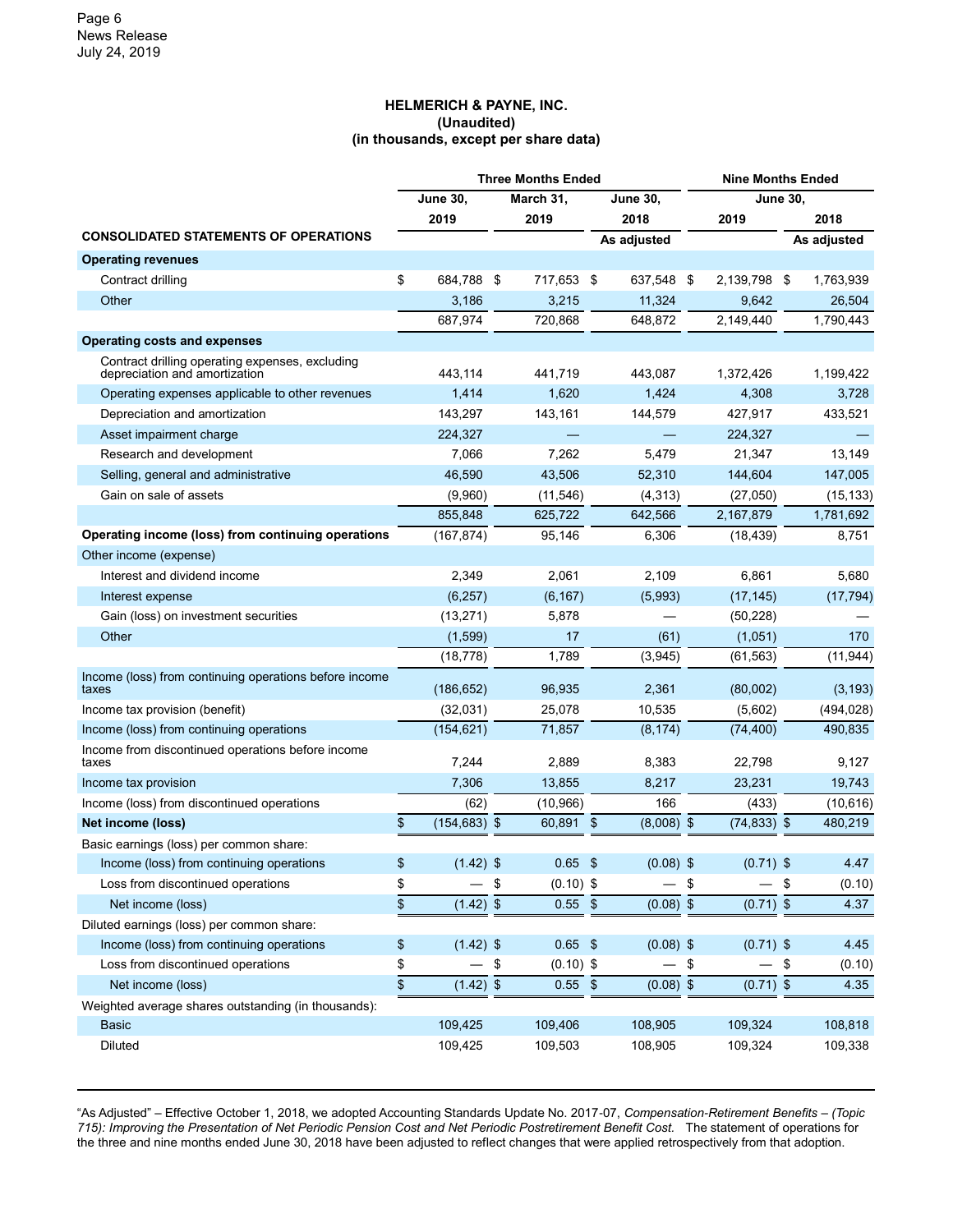#### **HELMERICH & PAYNE, INC. (Unaudited) (in thousands)**

|                                                   |    | <b>June 30,</b> |  | September 30, |
|---------------------------------------------------|----|-----------------|--|---------------|
| <b>CONDENSED CONSOLIDATED BALANCE SHEETS</b>      |    | 2019            |  | 2018          |
| <b>Assets</b>                                     |    |                 |  |               |
| Cash and cash equivalents                         | \$ | 334,775 \$      |  | 284,355       |
| Short-term investments                            |    | 45,748          |  | 41,461        |
| Other current assets                              |    | 735,715         |  | 789,734       |
| Total current assets                              |    | 1,116,238       |  | 1,115,550     |
| Investments                                       |    | 48,291          |  | 98,696        |
| Property, plant and equipment, net                |    | 4,583,673       |  | 4,857,382     |
| Other noncurrent assets                           |    | 149,177         |  | 143,239       |
| <b>Total Assets</b>                               |    | 5,897,379 \$    |  | 6,214,867     |
|                                                   |    |                 |  |               |
| <b>Liabilities and Shareholders' Equity</b>       |    |                 |  |               |
| <b>Current liabilities</b>                        | \$ | 390,526 \$      |  | 377,168       |
| Long-term debt, net of debt issuance costs        |    | 491,651         |  | 493,968       |
| Other noncurrent liabilities                      |    | 905,517         |  | 946,742       |
| Noncurrent liabilities - discontinued operations  |    | 14,631          |  | 14,254        |
| Total shareholders' equity                        |    | 4,095,054       |  | 4,382,735     |
| <b>Total Liabilities and Shareholders' Equity</b> | \$ | 5,897,379 \$    |  | 6,214,867     |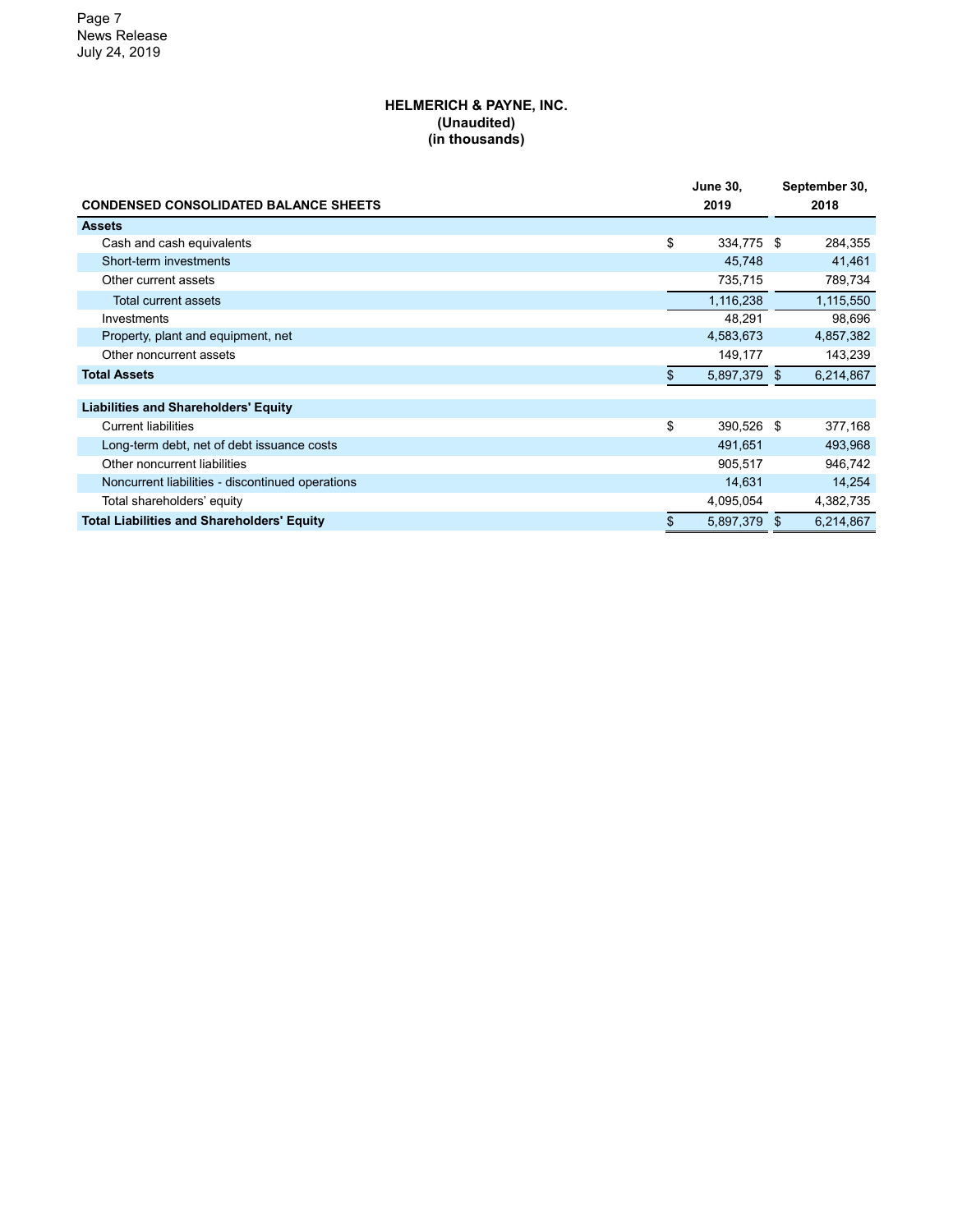#### **HELMERICH & PAYNE, INC. (Unaudited) (in thousands)**

|                                                                          | Nine Months Ended June 30, |                |             |  |
|--------------------------------------------------------------------------|----------------------------|----------------|-------------|--|
| <b>CONDENSED CONSOLIDATED STATEMENTS OF CASH FLOWS</b>                   |                            | 2019           | 2018        |  |
|                                                                          |                            |                | As adjusted |  |
| <b>OPERATING ACTIVITIES:</b>                                             |                            |                |             |  |
| Net income (loss)                                                        | \$                         | $(74, 833)$ \$ | 480,219     |  |
| Adjustment for loss from discontinued operations                         |                            | 433            | 10,616      |  |
| Income (loss) from continuing operations                                 |                            | (74, 400)      | 490,835     |  |
| Depreciation and amortization                                            |                            | 427,917        | 433,521     |  |
| Asset impairment charge                                                  |                            | 224,327        |             |  |
| Amortization of debt discount and debt issuance costs                    |                            | 1,176          | 798         |  |
| Provision for bad debt                                                   |                            | 544            | 598         |  |
| Stock-based compensation                                                 |                            | 25,467         | 23,472      |  |
| Loss on investment securities                                            |                            | 50,228         |             |  |
| Gain on sale of assets                                                   |                            | (27,050)       | (15, 133)   |  |
| Deferred income tax benefit                                              |                            | (25, 503)      | (498, 491)  |  |
| Other                                                                    |                            | 5,356          | 3,735       |  |
| Changes in assets and liabilities                                        |                            | 51,365         | (67, 757)   |  |
| Net cash provided by operating activities from continuing operations     |                            | 659,427        | 371,578     |  |
| Net cash used in operating activities from discontinued operations       |                            | (56)           | (150)       |  |
| Net cash provided by operating activities                                |                            | 659,371        | 371,428     |  |
|                                                                          |                            |                |             |  |
| <b>INVESTING ACTIVITIES:</b>                                             |                            |                |             |  |
| Capital expenditures                                                     |                            | (403, 570)     | (322, 658)  |  |
| Purchase of short-term investments                                       |                            | (71, 852)      | (52, 159)   |  |
| Payment for acquisition of business, net of cash acquired                |                            | (2,781)        | (47, 886)   |  |
| Proceeds from sale of short-term investments                             |                            | 68,015         | 52,470      |  |
| Proceeds from asset sales                                                |                            | 36,227         | 28,049      |  |
| Net cash used in investing activities                                    |                            | (373,961)      | (342, 184)  |  |
| <b>FINANCING ACTIVITIES:</b>                                             |                            |                |             |  |
| Dividends paid                                                           |                            | (235,058)      | (230, 368)  |  |
| Debt issuance costs paid                                                 |                            | (3,912)        |             |  |
| Proceeds from stock option exercises                                     |                            | 2,901          | 5,160       |  |
| Payments for employee taxes on net settlement of equity awards           |                            | (6, 420)       | (5,978)     |  |
| Payment of contingent consideration from acquisition of business         |                            |                | (10, 625)   |  |
| Net cash used in financing activities                                    |                            | (242, 489)     | (241, 811)  |  |
|                                                                          |                            |                |             |  |
| Net increase (decrease) in cash and cash equivalents and restricted cash |                            | 42,921         | (212, 567)  |  |
| Cash and cash equivalents and restricted cash, beginning of period       |                            | 326,185        | 560,509     |  |
| Cash and cash equivalents and restricted cash, end of period             | \$                         | 369,106 \$     | 347,942     |  |
|                                                                          |                            |                |             |  |

"As Adjusted" – Effective October 1, 2018, we adopted Accounting Standards Update No. 2016-18, *Statement of Cash Flows – (Topic 230): Restricted Cash* and Accounting Standards Update No. 2016-15, *Statement of Cash Flows – (Topic 230): Classification of Certain Cash Receipts and Cash Payments*. The cash flow statement for the nine months ended June 30, 2018 has been adjusted to reflect changes that were applied retrospectively from those adoptions.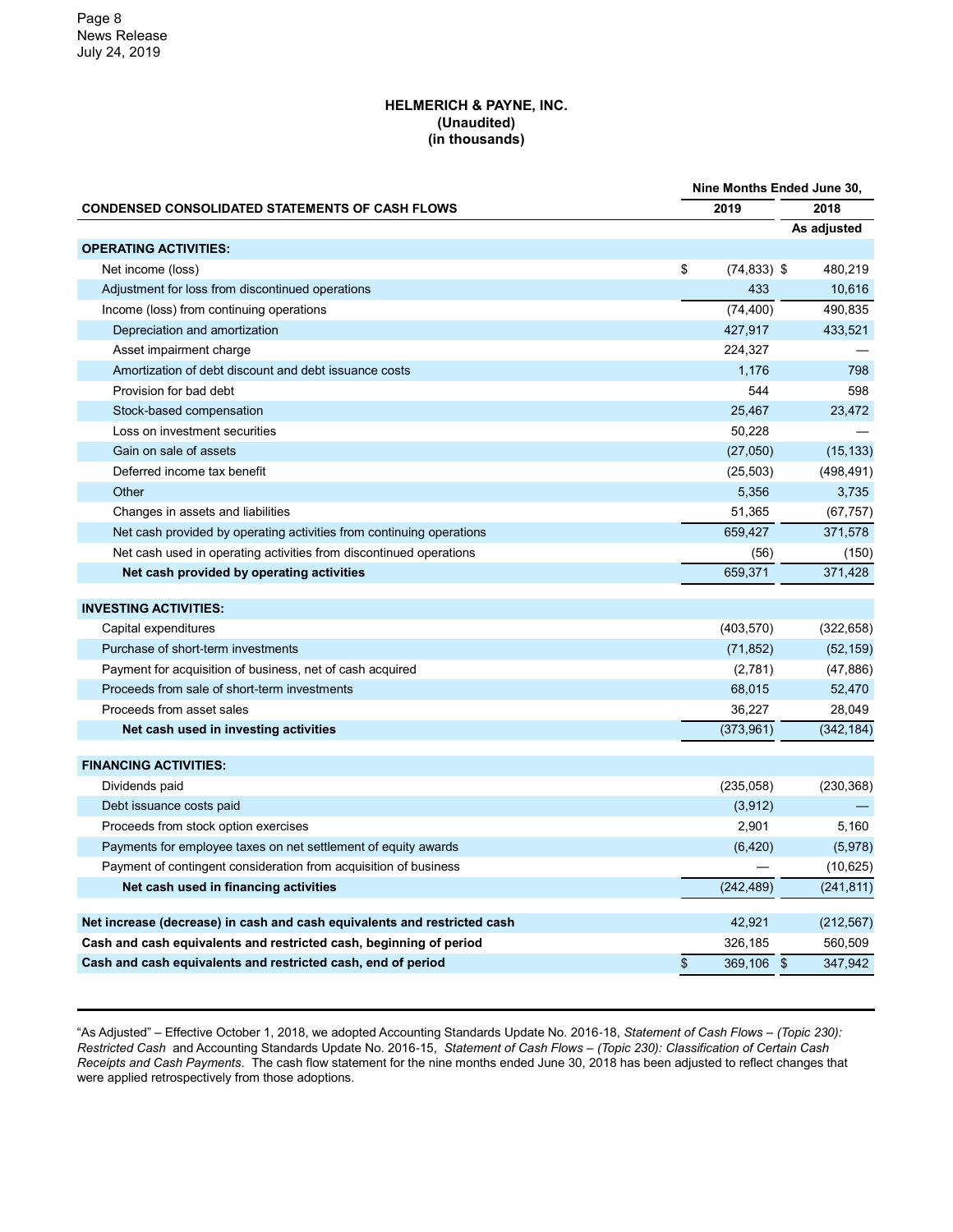|                                             | <b>Three Months Ended</b> |                 |      |           |      |                 |               | <b>Nine Months Ended</b> |      |           |  |  |  |
|---------------------------------------------|---------------------------|-----------------|------|-----------|------|-----------------|---------------|--------------------------|------|-----------|--|--|--|
|                                             |                           | <b>June 30,</b> |      | March 31, |      | <b>June 30,</b> |               | <b>June 30,</b>          |      |           |  |  |  |
| <b>SEGMENT REPORTING</b> (in thousands)     |                           | 2019            |      | 2019      |      | 2018            |               | 2019                     |      | 2018      |  |  |  |
|                                             |                           |                 |      |           |      |                 |               |                          |      |           |  |  |  |
| <b>U.S. LAND OPERATIONS</b>                 |                           |                 |      |           |      |                 |               |                          |      |           |  |  |  |
| Operating revenues                          | \$                        | 591,455         | \$   | 622,204   | \$   | 536,582         | \$            | 1,837,900                | \$   | 1,480,951 |  |  |  |
| Direct operating expenses                   |                           | 374,097         |      | 377,984   |      | 362,037         |               | 1,160,887                |      | 978,789   |  |  |  |
| Research and development                    |                           | 165             |      |           |      |                 |               | 165                      |      |           |  |  |  |
| Selling, general and administrative expense |                           | 11,450          |      | 11,169    |      | 14,788          |               | 34,276                   |      | 42,792    |  |  |  |
| Depreciation                                |                           | 127,040         |      | 126,912   |      | 125,418         |               | 378,062                  |      | 373,211   |  |  |  |
| Asset impairment charge                     |                           | 216,908         |      |           |      |                 |               | 216,908                  |      |           |  |  |  |
| Segment operating income (loss)             | \$                        | (138, 205)      | \$   | 106,139   | \$   | 34,339          | \$            | 47,602                   | \$   | 86,159    |  |  |  |
|                                             |                           |                 |      |           |      |                 |               |                          |      |           |  |  |  |
| Revenue days                                |                           | 19,846          |      | 21,262    |      | 19,917          |               | 63,040                   |      | 56,946    |  |  |  |
| Average rig revenue per day                 | \$                        | 26,155          | \$   | 25,681    | \$   | 23,698          | \$            | 25,686                   | \$   | 23,027    |  |  |  |
| Average rig expense per day                 | \$                        | 15,202          | \$   | 14,195    | \$   | 14,934          | \$            | 14,947                   | \$   | 14,209    |  |  |  |
| Average rig margin per day                  | \$                        | 10,953          | \$   | 11,486    | \$   | 8,764           | \$            | 10,739                   | \$   | 8,818     |  |  |  |
| Rig utilization                             |                           | 62%             |      | 67%       |      | 63%             |               | 66%                      |      | 60%       |  |  |  |
|                                             |                           |                 |      |           |      |                 |               |                          |      |           |  |  |  |
| <b>INTERNATIONAL LAND OPERATIONS</b>        |                           |                 |      |           |      |                 |               |                          |      |           |  |  |  |
| Operating revenues                          | \$                        | 46,283          | \$   | 50,808    | \$   | 63,297          | \$            | 163,378                  | \$   | 178,970   |  |  |  |
| Direct operating expenses                   |                           | 34,146          |      | 33,051    |      | 46,810          |               | 114,736                  |      | 132,796   |  |  |  |
| Selling, general and administrative expense |                           | 1,150           |      | 794       |      | 995             |               | 4,225                    |      | 2,959     |  |  |  |
| Depreciation                                |                           | 8,591           |      | 8,995     |      | 11,160          |               | 27,423                   |      | 36,044    |  |  |  |
| Asset impairment charge                     |                           | 7,419           |      |           |      |                 |               | 7,419                    |      |           |  |  |  |
| Segment operating income (loss)             | \$                        | (5,023)         | \$   | 7,968     | \$   | 4,332           | \$            | 9,575                    | \$   | 7,171     |  |  |  |
|                                             |                           |                 |      |           |      |                 |               |                          |      |           |  |  |  |
| Revenue days                                |                           | 1,510           |      | 1,559     |      | 1,762           |               | 4,828                    |      | 4,878     |  |  |  |
| Average rig revenue per day                 | \$                        | 29,669          | \$   | 31,130    | \$   | 33,941          | \$            | 32,285                   | \$   | 34,919    |  |  |  |
| Average rig expense per day                 | \$                        | 21,650          | \$   | 19,269    | \$   | 23,947          | \$            | 21,261                   | \$   | 24,941    |  |  |  |
| Average rig margin per day                  | \$                        | 8,019           | \$   | 11,861    | \$   | 9,994           | \$            | 11,024                   | \$   | 9,978     |  |  |  |
| Rig utilization                             |                           | 51%             |      | 54%       |      | 51%             |               | 55%                      |      | 47%       |  |  |  |
| <b>OFFSHORE OPERATIONS</b>                  |                           |                 |      |           |      |                 |               |                          |      |           |  |  |  |
|                                             |                           | 37,674          |      |           |      |                 |               |                          |      |           |  |  |  |
| Operating revenues                          | \$                        |                 | \$   | 34,583    | \$   | 37,669          | \$            | 109,167                  | \$   | 104,018   |  |  |  |
| Direct operating expenses                   |                           | 28,869          |      | 26,984    |      | 30,146          |               | 82,158                   |      | 74,863    |  |  |  |
| Selling, general and administrative expense |                           | 1,145           |      | 805       |      | 1,126           |               | 2,719                    |      | 3,397     |  |  |  |
| Depreciation                                |                           | 2,582           |      | 2,263     |      | 2,617           |               | 7,512                    |      | 7,804     |  |  |  |
| Segment operating income                    | \$                        | 5,078           | $\,$ | 4,531     | \$   | 3,780           | \$            | 16,778                   | $\,$ | 17,954    |  |  |  |
| Revenue days                                |                           | 546             |      | 540       |      | 574             |               | 1,611                    |      | 1,484     |  |  |  |
| Average rig revenue per day                 | \$                        | 39,643          | \$   | 31,361    | \$   | 35,293          | \$            | 35,561                   | \$   | 34,924    |  |  |  |
| Average rig expense per day                 | \$                        | 27,222          | \$   | 25,941    | \$   | 30,607          | \$            | 26,276                   | \$   | 26,394    |  |  |  |
| Average rig margin per day                  | \$                        | 12,421          | \$   | 5,420     | \$   | 4,686           | \$            | 9,285                    | \$   | 8,530     |  |  |  |
| <b>Rig utilization</b>                      |                           | 75%             |      | 75%       |      | 79%             |               | 74%                      |      | 68%       |  |  |  |
|                                             |                           |                 |      |           |      |                 |               |                          |      |           |  |  |  |
| <b>H&amp;P TECHNOLOGIES</b>                 |                           |                 |      |           |      |                 |               |                          |      |           |  |  |  |
| Operating revenues                          | \$                        | 9,376           | \$   | 10,141    | \$   | 7,693           | \$            | 29,353                   | \$   | 16,842    |  |  |  |
| Direct operating expenses                   |                           | 6,357           |      | 4,214     |      | 4,500           |               | 15,859                   |      | 14,105    |  |  |  |
| Research and development                    |                           | 4,801           |      | 7,262     |      | 5,479           |               | 19,082                   |      | 13,149    |  |  |  |
| Selling, general and administrative expense |                           | 5,204           |      | 4,782     |      | 5,071           |               | 16,085                   |      | 10,889    |  |  |  |
| Depreciation and amortization               |                           | 1,824           |      | 1,816     |      | 1,695           |               | 5,415                    |      | 5,099     |  |  |  |
| Segment operating loss                      | $\,$                      | (8, 810)        | $\,$ | (7, 933)  | $\,$ | (9,052)         | $\sqrt[6]{3}$ | (27, 088)                | $\,$ | (26, 400) |  |  |  |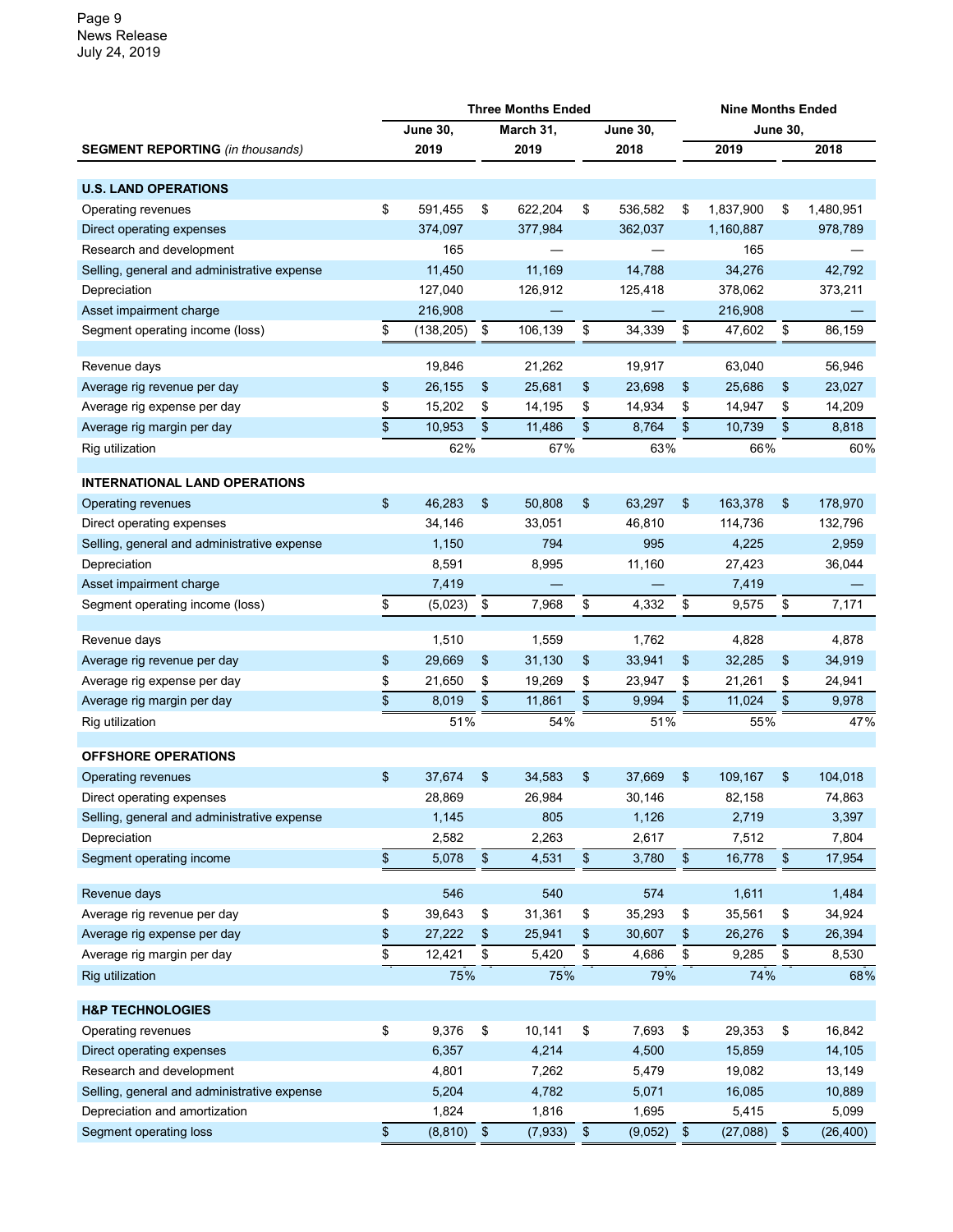Operating statistics exclude the effects of offshore platform management contracts and gains and losses from translation of foreign currency transactions and do not include reimbursements of "out-of-pocket" expenses in revenue per day, expense per day and margin calculations.

Reimbursed amounts were as follows:

|                               | <b>Three Months Ended</b> |  |           |      |                 |          | <b>Nine Months Ended</b> |                 |         |  |
|-------------------------------|---------------------------|--|-----------|------|-----------------|----------|--------------------------|-----------------|---------|--|
|                               | <b>June 30,</b>           |  | March 31, |      | <b>June 30.</b> |          |                          | <b>June 30.</b> |         |  |
|                               | 2019                      |  | 2019      |      | 2018            |          | 2019                     |                 | 2018    |  |
| U.S. Land Operations          | 72.386 \$                 |  | 76.172    | - \$ | 64.587          | <b>S</b> | 218.648                  |                 | 169.652 |  |
| International Land Operations | 1.483                     |  | 2.277     |      | 3.492           |          | 7.506                    |                 | 8.634   |  |
| <b>Offshore Operations</b>    | 7,277                     |  | 5.507     |      | 5,057           |          | 18,534                   |                 | 14.354  |  |

Segment operating income for all segments is a non-GAAP financial measure of the Company's performance, as it excludes general and administrative expenses, corporate depreciation, income from asset sales, and other corporate income and expense. The Company considers segment operating income to be an important supplemental measure of operating performance for presenting trends in the Company's core businesses. This measure is used by the Company to facilitate periodto-period comparisons in operating performance of the Company's reportable segments in the aggregate by eliminating items that affect comparability between periods. The Company believes that segment operating income is useful to investors because it provides a means to evaluate the operating performance of the segments and the Company on an ongoing basis using criteria that are used by our internal decision makers. Additionally, it highlights operating trends and aids analytical comparisons. However, segment operating income has limitations and should not be used as an alternative to operating income or loss, a performance measure determined in accordance with GAAP, as it excludes certain costs that may affect the Company's operating performance in future periods.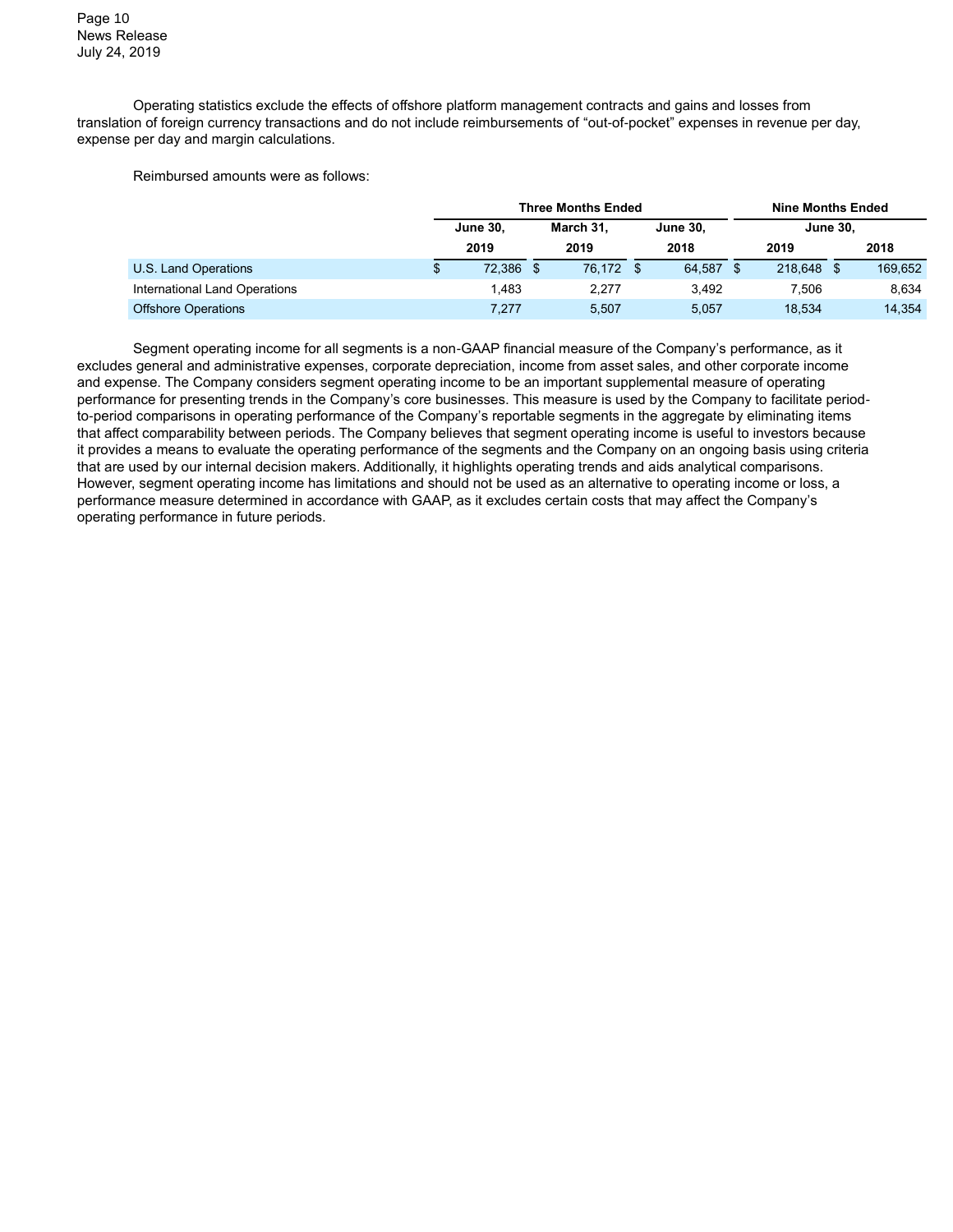The following table reconciles operating income (loss) per the information above to income (loss) from continuing operations before income taxes as reported on the Consolidated Statements of Operations.

|                                                                                   |                 |                 |           | <b>Three Months Ended</b> | <b>Nine Months Ended</b> |             |     |                 |  |             |
|-----------------------------------------------------------------------------------|-----------------|-----------------|-----------|---------------------------|--------------------------|-------------|-----|-----------------|--|-------------|
|                                                                                   | <b>June 30.</b> |                 | March 31, |                           | <b>June 30,</b>          |             |     | <b>June 30,</b> |  |             |
| (in thousands)                                                                    |                 | 2019            |           | 2019                      |                          | 2018        |     | 2019            |  | 2018        |
|                                                                                   |                 |                 |           |                           |                          | As adjusted |     |                 |  | As adjusted |
| <b>Operating income (loss)</b>                                                    |                 |                 |           |                           |                          |             |     |                 |  |             |
| U.S. Land                                                                         | \$              | $(138, 205)$ \$ |           | 106,139                   | \$                       | 34,339 \$   |     | 47,602 \$       |  | 86,159      |
| International Land                                                                |                 | (5,023)         |           | 7,968                     |                          | 4,332       |     | 9,575           |  | 7,171       |
| Offshore                                                                          |                 | 5,078           |           | 4,531                     |                          | 3,780       |     | 16,778          |  | 17,954      |
| <b>H&amp;P</b> Technologies                                                       |                 | (8, 810)        |           | (7,933)                   |                          | (9,052)     |     | (27,088)        |  | (26, 400)   |
| Other                                                                             |                 | (731)           |           | 1,165                     |                          | 1,826       |     | 1,988           |  | 4,842       |
| <b>Segment operating income (loss)</b>                                            | \$              | $(147, 691)$ \$ |           | 111,870                   | \$                       | $35,225$ \$ |     | 48,855 \$       |  | 89,726      |
| Gain on sale of assets                                                            |                 | 9,960           |           | 11,546                    |                          | 4,313       |     | 27,050          |  | 15,133      |
| Corporate selling, general and administrative costs<br>and corporate depreciation |                 | (30, 143)       |           | (28, 270)                 |                          | (33, 232)   |     | (94, 344)       |  | (96, 108)   |
| <b>Operating income (loss)</b>                                                    | \$              | (167,874) \$    |           | 95,146                    | \$                       | $6,306$ \$  |     | $(18, 439)$ \$  |  | 8,751       |
| Other income (expense):                                                           |                 |                 |           |                           |                          |             |     |                 |  |             |
| Interest and dividend income                                                      |                 | 2,349           |           | 2,061                     |                          | 2,109       |     | 6,861           |  | 5,680       |
| Interest expense                                                                  |                 | (6, 257)        |           | (6, 167)                  |                          | (5,993)     |     | (17, 145)       |  | (17, 794)   |
| Gain (loss) on investment securities                                              |                 | (13, 271)       |           | 5,878                     |                          |             |     | (50, 228)       |  |             |
| Other                                                                             |                 | (1,599)         |           | 17                        |                          | (61)        |     | (1,051)         |  | 170         |
| Total unallocated amounts                                                         |                 | (18, 778)       |           | 1,789                     |                          | (3,945)     |     | (61, 563)       |  | (11, 944)   |
|                                                                                   |                 |                 |           |                           |                          |             |     |                 |  |             |
| Income (loss) from continuing operations before<br>income taxes                   | \$              | $(186, 652)$ \$ |           | 96,935                    | \$                       | 2,361       | -\$ | $(80,002)$ \$   |  | (3, 193)    |

"As Adjusted" – Effective October 1, 2018, we implemented organizational changes, consistent with the manner in which our chief operating decision maker evaluates performance and allocates resources. Certain operations previously reported in "other" within our segment disclosures are now managed and presented within the new H&P Technologies reportable segment. All segment disclosures have been recast for these segment changes. Additionally, effective October 1, 2018, we adopted Accounting Standards Update No. 2017-07, Compensation-Retirement Benefits – (Topic 715): Improving the Presentation of Net Periodic Pension Cost and Net Periodic Postretirement Benefit Cost. Operating results for the three and nine months ended June 30, 2019 have been adjusted to reflect changes that were applied retrospectively from that adoption.